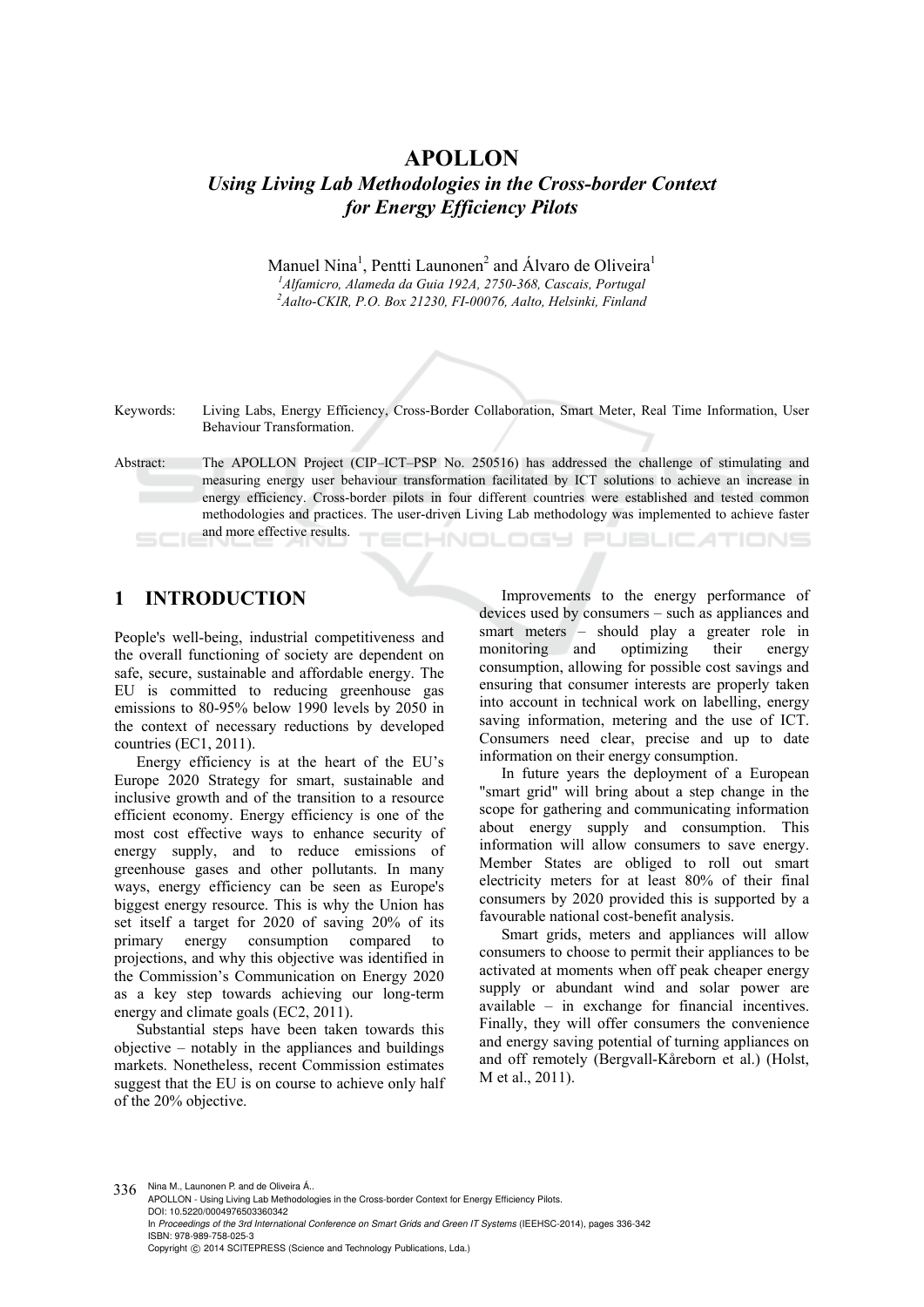### **2 OBJECTIVES**

The work developed in APOLLON in the crossborder pilots targeted the challenges in terms of Energy Efficiency which the European Union is currently facing. It has been stated that to identify and address these key challenges, an ICT-based transformation of the energy sector is needed both in production and consumption. The Energy Efficiency pilots focused on the stimulation of behavioural changes. The aim was to do this by providing realtime updates on energy consumption through Smart meters. (EC3, 2011)

The four Living Labs involved in the experiment were:

- **Botnia Living Lab (Luleå, Sweden)**: Together with Luleå Energy AB, Botnia Living Lab invited 20 households to participate in the test and evaluation of two different visualization technologies aimed at energy saving. The first technology ELIQ focuses on electricity and price while the second technology SABER can measure and visualize consumption of district heating, electricity and hot water consumption.
- **Amsterdam Living Lab (Amsterdam, Netherlands)**: The purpose of the Geuzenveld pilot was to stimulate awareness among citizens and their energy consumption patterns, to make them aware of how to improve their behaviour and thereby to actually save energy. The residents were engaged on an individual and on a collective basis. Another important objective was to gain experience with respect to the implementation of smart meters and energy feedback displays. Over 500 smart meters have been rolled out in the Geuzenveld area. Sixty residents were also issued with a display that is connected to the smart meter.
- **Aalto Living Lab (Helsinki, Finland)**: Together with the building owner and superintendent some of the most vital energy consumption points were mapped out. The building was originally chosen as an energy saving living lab because of the owner's need to mitigate the energy consumption in all the like buildings and, as the chosen building is also the headquarter for Process Vision, it was easy to start testing the different measurement solutions as the immediate vicinity provided quick response times to the needed configurations for the meters themselves. The goal of the Living Lab was to test technical solutions on the metering side, but also, and more importantly, to see how energy savings can be achieved through smart metering and user involvement, in four different use groups at the pilot building.

• **Lisbon Residential Living Lab (Lisbon, Portugal)**: The Lisbon Residential LL is located in a residential block. The purpose of the LL is to implement energy efficiency measures in private households through behavioural change, to test the effect of using smart metering technology and remote management tool software in the reduction of energy consumption and to achieving viable and profitable solutions for energy management and communication.

# **3 METHODOLOGY**

Viewing Living Labs as an environment, several different types of Living Lab environments can exists such as, *Research Living Labs* that might focus on performing research on different aspects of the innovation process, *Corporate Living Labs* that focus on having a physical place where they invite other stakeholder (e.g. users) to co-create innovations with them, *Organizational Living Labs* where members of an organization co-creatively develop innovations, and *Intermediary Living Labs* where independent partners are invited to collaboratively innovate at a neutral arena. Due to the constant development of the concept, other types of Living Labs certainly exist. (EC3, 2011)



Figure 1: Key Components of a Living Lab.

To be able to understand what a Living Lab is, there are some components it should have. The components for a research Living Lab are ICT and Infrastructure, Management, Partners and Users, Research and Approach (see Figure 1). (EC3, 2011)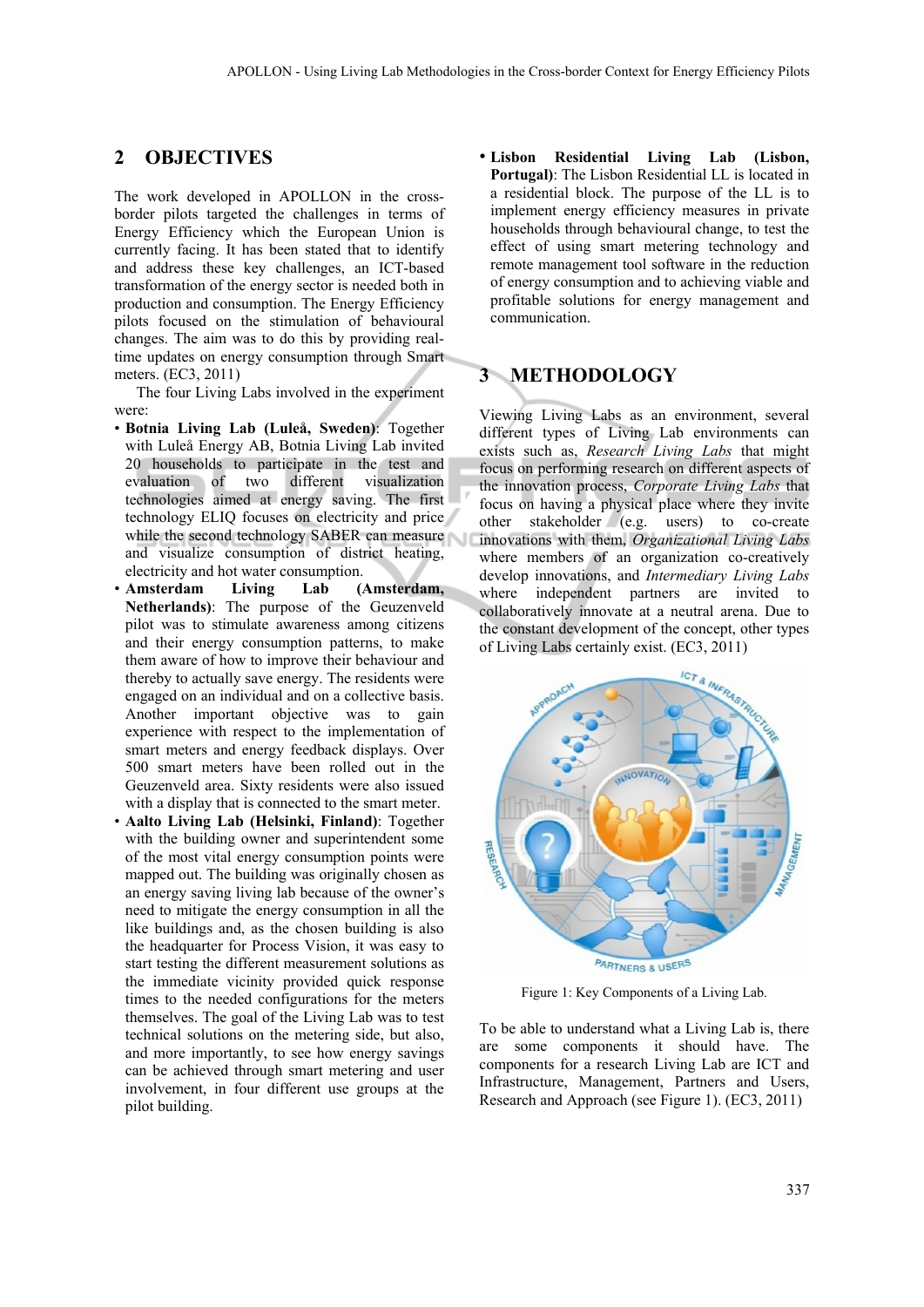The *ICT & Infrastructure* component outlines the role that new and existing ICT technology can play to facilitate new ways of cooperating and co-creating new innovations among stakeholders. *Management* represent the ownership, organization, and policy aspects of a Living Lab, a Living Lab can be managed by e.g. consultants, companies or researchers. The Living Lab *Partners & Users* bring their own specific wealth of knowledge and expertise to the collective, helping to achieve boundary spanning knowledge transfer. *Research* symbolizes the collective learning and reflection that take place in the Living Lab, and should result in contributions to both theory and practice. Technological research partners can also provide direct access to research that can benefit the outcome of a technological innovation. Finally, *Approach* stand for methods and techniques that emerge as best practice within the Living Labs environment. (EC3, 2011)

A Living Lab can also have a specific approach to innovation. This approach is built on five key NC principles. These are: Value, Sustainability, Influence, Realism and Openness and these should permeate all Living Lab operations. (EC3, 2011)

In more detail, the key principles can be described as follows:

- **Value:** The notion of value and value creation in a Living Lab concerns several different aspects such as societal value, economic value, business value and consumer/user value. A Living Lab might also provide insights about how users perceive value. These insights should guide the innovation process to be able to deliver innovations that are perceived as valuable from a societal, economical, business, and a consumer perspective. A Living Lab has the opportunity to create value based on all aspects of the value term
- **Sustainability:** This key principle refers both to the viability of a Living Lab and to its responsibility to the wider community in which it operates. Focusing on the viability of the Living Lab highlights aspects such as continuous learning and development over time. Here, the research component of each Lab plays a vital role in transforming the everyday knowledge generation into models, methods and theories. Other important aspects related to the sustainability of a Living Lab is the partnership and its related networks since good cross-border collaboration, which strengthens creativity and innovation, builds on trust, and this takes time to build up. Also, in line with the general sustainability and environmental trends in society it is equally

important that Living Labs also take responsibility of its environmental, social, and economic effects.

- **Influence:** A key aspect of the influence principle is to view "users" as active and competent partners and domain experts. As such their involvement and influence in innovation and development processes shaping and transforming society is essential. Equally important is to base these innovations on the needs and desires of potential users, and to realize that these users often represent a heterogeneous group. While users often are described as drivers and shapers of technology, they still very often are treated as a homogeneous and passive group that carry out activities assigned to them. Hence, one important issue that Living Labs need to manage is how to assure that participation, influence and responsibility among different partners harmonizes with each other and with the ideology of the user influence of the project.
- **Realism:** One of the cornerstones for the Living Lab approach is that innovation activities should be carried out in a realistic, natural, real life setting. Orchestrating realistic use situation and user behaviour is seen as one way to generate results that are valid for real markets in Living Lab operations. However, the aim to create and facilitate realism is an endeavour that needs to be grappled with on different levels and in correlation to different elements such as contexts, users, use situations, technologies, and partners. The principle does not separate between the physical and the online world. Instead it is argued that activities carried out in both worlds are as real and realistic to its actors.
- **Openness:** The principle of openness emphasizes that the innovation process should be as open as possible. The idea is that multiple perspectives bring power to the development process and achieve rapid progress. The openness supports the process of user-driven innovation. In a Living Lab, digital innovations are created and validated in collaborative multi-contextual empirical real-world environments. Openness is crucial for the innovation process in a Living Lab, where it is essential to gather a multitude of perspectives that might lead to faster and more successful development, new ideas and unexpected business openings in markets. However, to be able to cooperate and share in a multi-stakeholder milieu, different levels of openness between the stakeholders seems to be a requirement (Bergvall-Kåreborn et al.).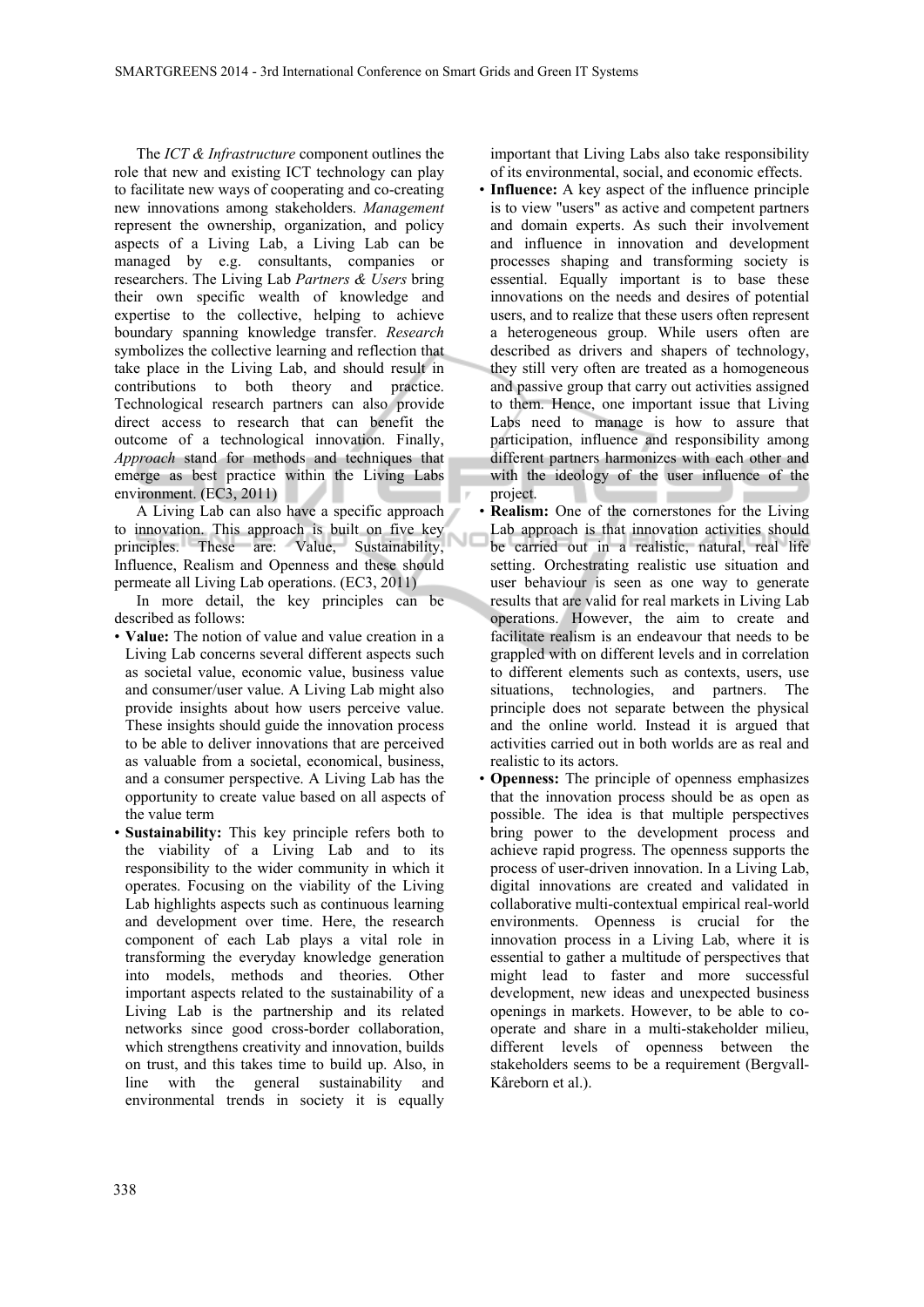#### **3.1 Pilot Implementation Methodology**

The pilot projects ran in Living Labs localized in Amsterdam, Helsinki, Lisbon and Luleå. They operate in a very fragmented market all over Europe which raises problems and barriers that were analysed during the project. These regional differences are originated by for example: (EC3, 2011)

- Climate differences (Northern countries versus Southern countries).
- Regulatory environments. Different standards. Different levels of deregulation.
- Lack of standards and interoperability.
- Different communication and data transfer standards.
- Different behaviour and cultures.

In order to address these specific issues the Energy Efficiency experiment followed the next 5 steps: (EC3, 2011)

**1. Preparation of the pilot** - During this phase the Living Labs share best practices and methods for user testing. The Living Labs co-create a methodology for the Energy Efficiency domain and determine what actions to optimize the usage scenario to be implemented for the cross border pilot experiment. The common technologies and research framework to be used are agreed for the four pilots.

**2. Experimental setting** - The selected technologies are installed in the Pilots under a general usage scenario. This includes a network of sensors, actuators and smart meters connected to wireless interface providing real time information. Users interact with the system and behaviour transformation is carried out. The level of integration of the energy management systems and the interface with electricity utilities depends of local conditions.

**3. Testing** - Users are facilitated through a participative innovation process. They define their needs and the level of acceptable settings and comfort they consider adequate for their life style and expenditure. These are dependent of their culture, climate and building insulation conditions. Living Lab methodologies are used to gather the user needs and ideas. Users get familiar with the energy management systems and learn from each other. Behavioural transformation approaches are utilised.

**4. Evaluation** - The evaluation is done continuously and will gather information on:

• Difficulties faced with product integration due to lack of standardization and local regulatory environment (Deregulation availability of real time data, dynamic pricing, etc.);

• Difficulties with the users' culture and their surrounding environments. The setting of control parameters is dependent on the local environment;

• Results on the impact of regulatory environment, climate, culture and behaviour are compared between the different Living Labs. Methodologies and tools to gather results will be assessed to select the most effective;

• Evaluation of the benefits of using cross border methodologies for co-creating and co-testing Energy Efficiency products.

# **4 TECHNOLOGY DESCRIPTION**

In the way of involving end-users in the living lab experiment, different levels of visibility for energy measurement were given in the different Living Labs. All four Living Labs have installed different metering solutions. Also the different metering systems are controlled by different management systems and from these management systems the measurements are shown thru different portals: (Oja et al., 2012)

• **Lisbon:** The users were provided with an easy-to-install meter that from the first minute displays energy consumption, thus the user was aware of its consumption right from the beginning. The solution envisaged for the pilot could be easily rolled out, since it was only necessary to set up a distribution list, supported by a customer service line, and the users can easily, by themselves, install the equipment.

• **Luleå**: Metering solutions from two different local vendors were installed, and both of these vendors had their own solution for showing the measured data to end users. Those users that had the KYAB solution installed could follow-up on their energy consumption through a web portal. Those end-users that had the ELIQ solution installed had the possibility to view their consumption from a home display.

• **Helsinki**: The users in were able to view the energy consumption thru an excel report that was updated hourly to the intranet site viewable to all, also they had the possibility to view the consumption thru an extranet site called eGeneris that showed the energy consumption also on hourly basis.

• **Amsterdam**: The users had access to two kinds of real time energy displays: Onzo display and the GEO display, that real-time interacted with the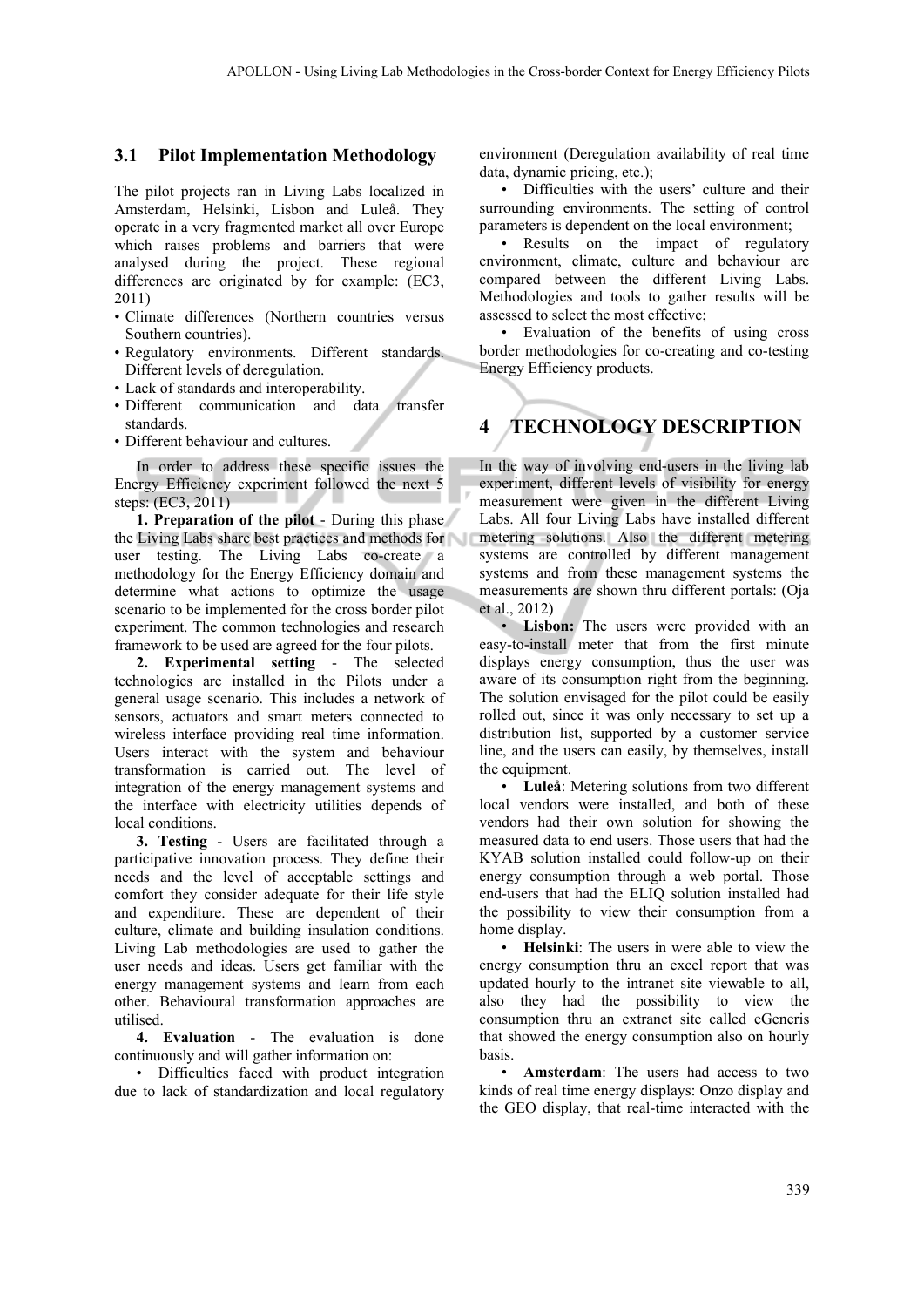smart meter and provided information on energy consumption to the user.



Figure 3: Energy display at Luleå.

### **5 RESULTS AND DISCUSSIONS**

Within the energy efficiency experiment there has been in place during the Apollon project four different LLs in four different countries: Finland, Sweden, Netherlands and Portugal. All the four countries had a different basis for energy consumption because of the different climate conditions and what borders these conditions set for energy efficiency. Legal entities as well as national energy players set demands to mitigate energy consumption as well as lowering/shifting of consumption peaks. The Living Labs are in most part similar except for the Finland pilot that is located in a higher voltage office building when in the other Living Labs the pilot is of low-voltage metering point; namely private homes. (Oja et al., 2012)

From the four different Living Labs few key issues have risen above others in terms of user involvement and notification. The most flagrant issues in energy saving is the avenue with which the users are notified of their energy consumption and therefore are incorporated in the process of energy savings also on how to keep them engaged longterm. End users are most likely to change their consumption habits to greener ones if they have a good knowledge on what their usage has been before, what this usage means in terms of minutes and euros as well as clear objectives on what the consumption could be and with what means this could be achieved. (Oja et al., 2012)

Users demonstrate an interest at the start of ICT use and interaction, but interest tends to decrease in time if users are not engaged and challenged on regular intervals. Hence, energy efficiency information workshops are essential to raise user awareness, provided messaging and language are appropriate to the audience involved. With this in mind cross border activities are vital in sense of fresh ideas and common methodologies for interpreting the user behaviour changes. (Oja, R., et all, 2012)

The results of the co-operation can be seen in the good results in energy savings of the four living lab pilots: (Oja et al., 2012) (Gonçalves et al., 2012)

- **Helsinki**: Average 9% (increase of energy usage 4% to decrease of 24%)
- **Luleå:** Average 9% (5-12% decrease of energy usage)
- **Amsterdam**: Average 6% (4-8% decrease of energy usage)
- **Lisbon**: Average 15% (9-20% decrease of energy usage)

## **6 CONCLUSIONS**

#### **6.1 Cross-Border Collaboration Experiences & Evaluation**

The most sustainable part of Cross-border collaboration and its evaluation is the collaboration between the Living Labs, who share most of the interests and whose strategic focus does not shift as rapidly as does the corporate side. Also, research collaboration is very much linked to most Living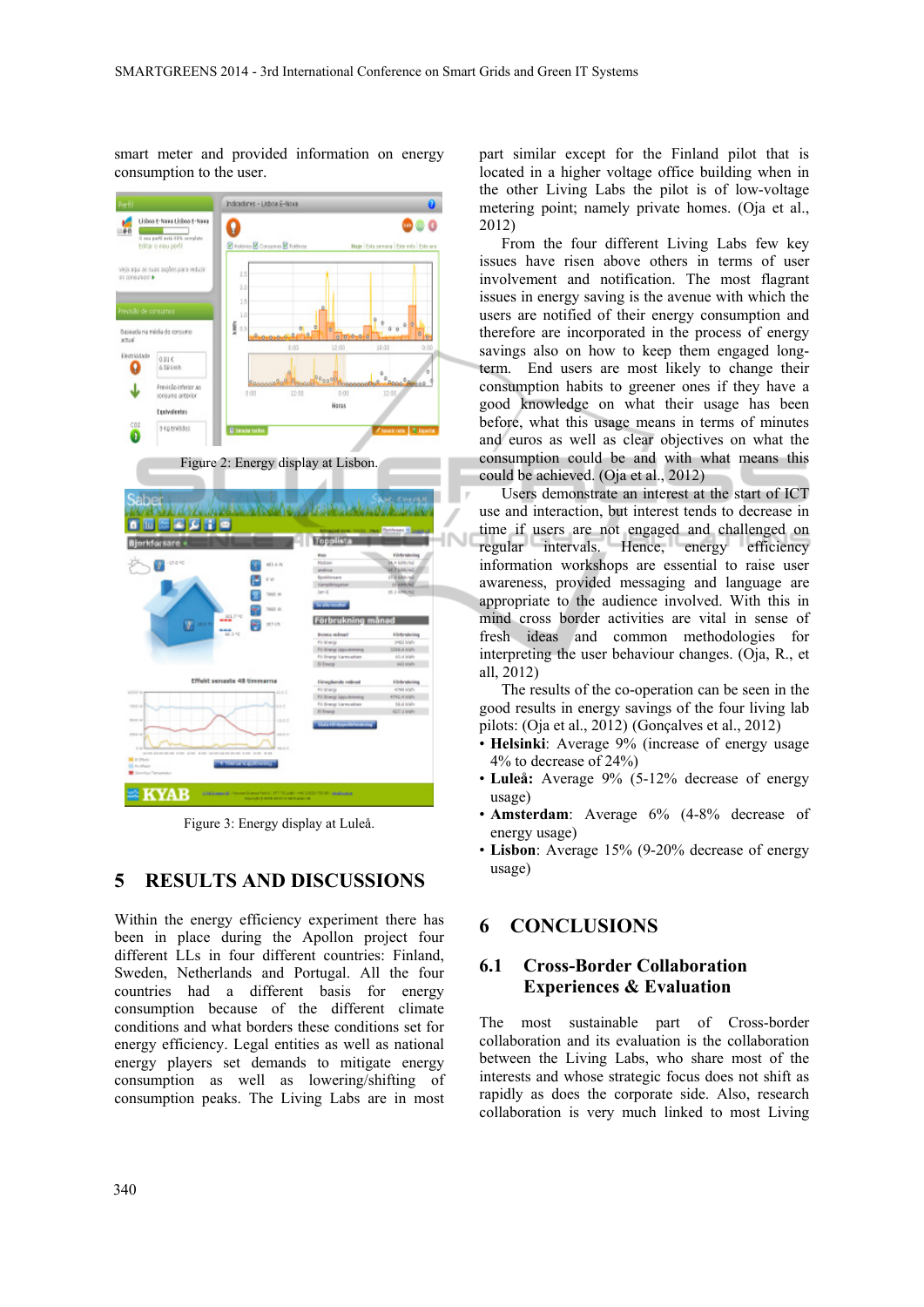Lab activities and sharing research findings add value for those partners. Public sector partners such as municipalities or regional innovation agencies are there to support and facilitate rather than to take part in the project operational side. (Launonen, P. et all, 2012)

## **6.2 Benefits**

International cooperation benefits from exchange of experiences and lessons learnt from the partners, allowing the results of an initiative developed elsewhere to be appropriated and worked upon in other projects. This allows a convergence of resources, leveraging European-wide available assets (scientific excellence, technologies, methodologies, tools, experimental facilities, Living Labs, user communities) and avoids double work while achieving the same results. (Launonen et al., 2012)

A European level initiative can more broadly assess a wider range of topics, methodologies and technologies, count on a wider network of stakeholders and reach a far bigger audience and so prompt results on a totally different scale from those achieved if the experiments are solely conducted at the local level, which, due to a lack of economies of scale and budgetary constraints, would of necessity be deficient and incomplete. (Launonen et al., 2012)

Each pilot has its own specific target users but uses common methodologies, allowing for generalization of findings to other Living Labs. Working at the European level is complementary to city initiatives, fostering public collaboration in the form of city's cooperation to enhance impulse and build upon each city's strengths and expertise, providing also the basis for harmonization in areas where this is both essential and beneficial in advancing and initiating follow-up studies. (Launonen et al., 2012)

Benefits for Research and business are:

- Knowledge transfer
- Business matching & partnerships SMEs and Large Enterprises
- Technology testing and validation, market and feasibility testing

## **6.3 Challenges**

The challenge for public organizations and nonprofit private entities, which seek to contribute to sustainable development by systematic and continuous improvement of the energy and environmental performance of the city is to

implement a continuous improvement process involving all of the city's key stakeholders in a holistic and quantifiable way which results in a measurably better energy and environmental performance of the city. The cross-border activities consisted of several such cases, all with the purpose to test and evaluate new technologies for energy saving and behavioural change in terms of energy consumption, all striving to share experiences, methods and tools among their sites and to provide business opportunities for their SME communities. (Launonen et al., 2012)

The challenge for SME's is to take the advantage of being in permanent touch with up-to-date technologies, from different companies, in the field of energy metering, with partners from different European countries, sharing ideas and forming business alliances. The greatest challenge is the absence of a single uniform European Energy service market for consumers. There are different industry legacies, regulatory environments, standards and supporting instruments for each individual European country. (Launonen et al., 2012)

# **6.4 Partners in the Project**

Available public funding for SMEs helps when it focuses on RDI issues close to markets, since their development cycles are very short. LLs should aim to provide 'same type services' for SMEs in each location. (Launonen et al., 2012)

In this experiment Local Authorities were municipality representatives, energy companies owned by local authorities and energy agencies. So local authorities drive the local energy policy and support local SME community for piloting. Local energy management systems are an asset in achieving local energy consumption optimization, facilitating the delivery of a balanced supply system and an optimal integration of demand storage means. The residential level created by e.g. the Lisbon pilot promotes the reshaping of energy consumption patterns by smoothing peak hours' consumption and implementing management procedures that allow transfer of consumption to off-peak hours, settling of dynamic baselines of consumption according to energy supply conditions, combining grid needs with dynamic accumulation sources and strategies that shall be addressed within the energy management arena for the installations evaluated. This methodology, commonly used at a higher level than the municipal can be easily replicated to the municipal level. (Launonen et al., 2012)